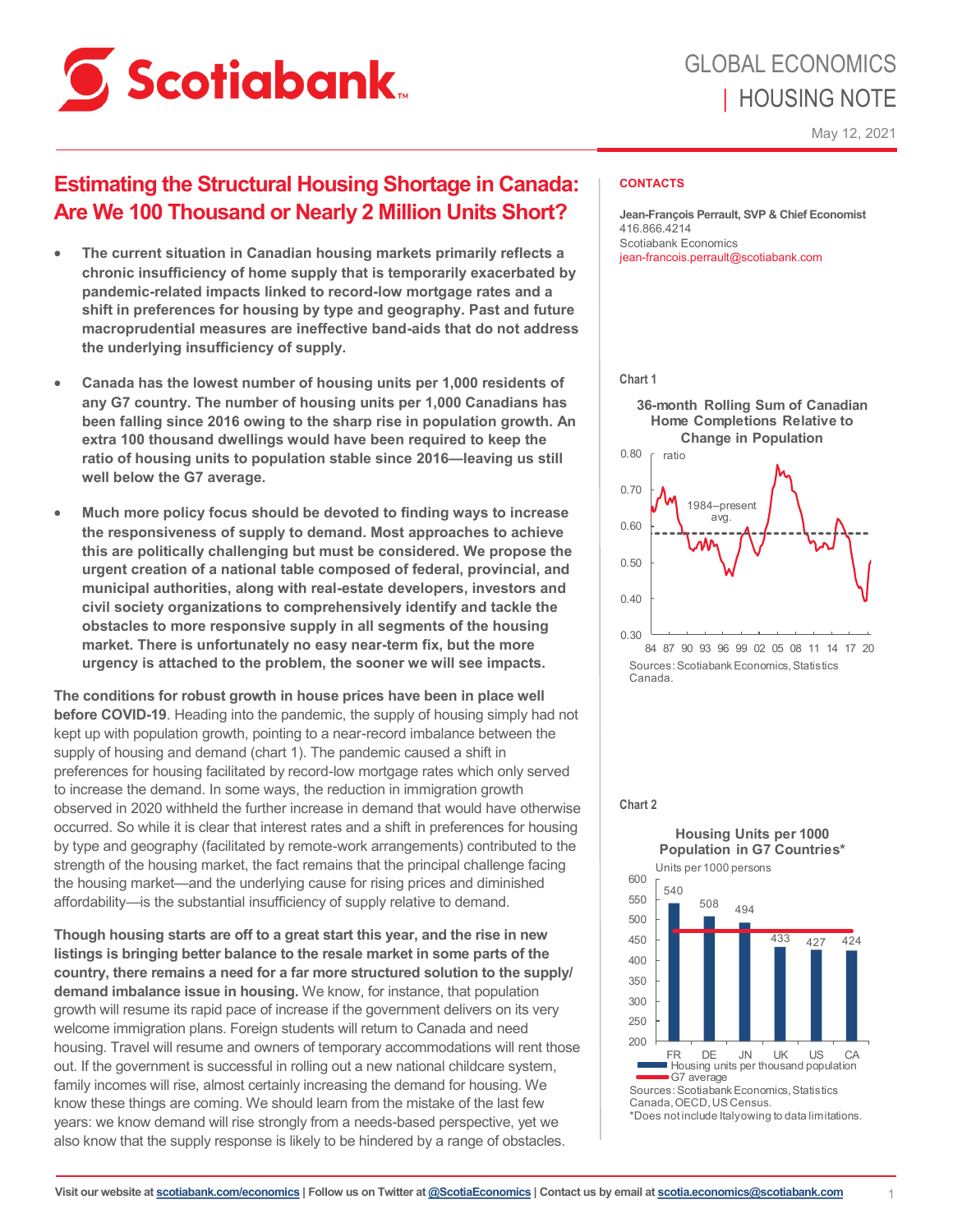

**There is general agreement on the notion that supply challenges are important. Where there is less clarity is the extent of the supply shortfall, and, of course, how to address that.** This note focuses on the former and offers some suggestions on the latter by putting the supply/demand dynamics of recent years in historical and international context. **Our conclusion is clear: housing construction has not kept up with demand and, when looking at international comparisons, the shortage of**  supply is even more sharply evident. This suggests that house prices are likely to trend upward for the foreseeable future given the years it would take to close the gap between supply and demand. Much more policy focus should be devoted to finding ways to increase the responsiveness of supply to demand. We propose the urgent creation of a national table composed of federal, provincial, and municipal authorities, along with real-estate developers, investors and civil society organizations to comprehensively identify and tackle the obstacles to more responsive supply in all segments of the housing market.

**Taking a longer-term perspective, we can look at the increase in the Canadian housing stock relative to the increase in population to get a sense of how effective we have been in creating new units**. The ratio of new home completions relative to the change in population over a three-year period gives a sense of the dynamic response of housing supply to population. At a national level, this suggests that the supply challenges captured by higher-frequency data are rooted to some extent in chronic constraints over the last few years. **The ratio has been well-below its historical average since early 2018.** That isn't a surprise. Canada experienced an immigration-fuelled population boom since 2015 that saw population rise much more rapidly than new housing units were built. This population boom came to an abrupt stop in 2020 owing to COVID and saw the ratio of completionsto-population improve a bit, but that is likely to reverse course if the government manages to increase immigration levels in line with its stated ambition. Prior to the interruption in immigration, the ratio was at the lowest level ever seen.

Beyond historical averages for the information above, there is no clear way to determine what the optimal level of housing might be. There is clearly a supply challenge, but how can we assess its scope? **One option is to calculate the level of housing completions that would have kept the ratio of completions to population growth at its historical average. Based on 2020- Q4 data, that suggests an extra 90 thousand homes should have been built over the last 36 months**, or alternatively that population should have only increased by about half the amount observed given the number of completed housing units.

**The most simple and informative metric in assessing the gap between needs and supply is the ratio of the total number**  of housing units in Canada relative to population.<sup>1</sup> Think of the changes in completions and population over the 36-month period above as the flow measure and total housing units relative to population as the stock equivalent. We can compare this stock data internationally to derive insights on the extent to which the supply situation here stands out from other industrialized countries. To calculate this ratio, we use Census data on the number of dwellings and augment that with yearly home completion and demolition data to get a sense for how recent dynamics compare to history.<sup>2</sup> An advantage of this approach is that relative homeownership rates do not matter: housing units are required whether citizens predominantly prefer renting or owning, facilitating international comparisons. Differentials in household size can explain some variance, but household size in Canada (2.4) is quite close to the G7 average (2.3).

**These data clearly show that the pace of home construction relative to population has declined since 2016.** Nationally, there were 427 housing units per 1,000 Canadians in 2016 with that ratio falling to 424 by 2020. For that ratio to have remained stable, roughly 100 thousand more units would have needed to be built in Canada over that time. The ratio alone only provides directional evidence of the evolution of supply and demand. It does not really help us understand how far off (or not) we are from a better matching of needs versus availability of housing.

The international perspective can be helpful here, particularly since observers like to compare the evolution of Canadian home prices against international comparators. Housing choices vary by country and city, so there is clearly not a one-size-fits-all number of housing units per population. **The number of housing units in Canada falls quite a bit short relative to most other countries** as is clear from chart 2. Across the G7, the average number of housing units per 1,000 residents is 471. To put our number in perspective, it would take an additional 1.8 million homes in Canada to achieve this level of supply of housing relative to population. Simply catching up to the UK, which has 433 units per thousand citizens, would require roughly an additional 250 thousand homes in Canada. Catching up to the US, we would require another 99 thousand units. To put these gaps in perspective, we have averaged 188 thousand home completions in the last 10 years.

<sup>&</sup>lt;sup>1</sup> Housing units are defined by Statistics Canada as dwellings with an individual entrance.

 $2$  Demolitions are only available after 2018. We used the average over the 2018 to 2021 period to estimate demolitions for 2017.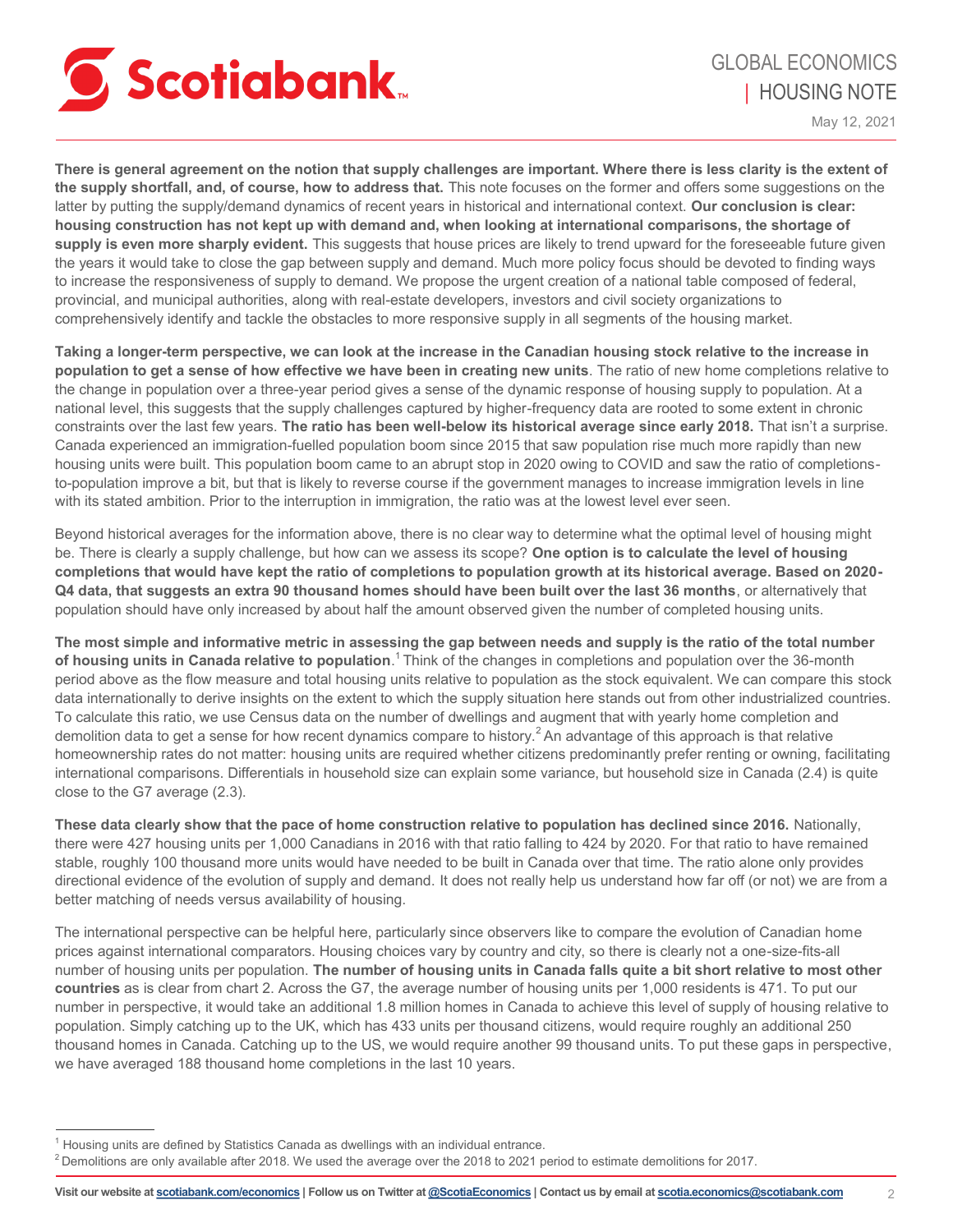# **Scotiabank**

May 12, 2021

The fact that we are so far below our G7 peers provides some indication of the under-build relative to needs but it should of course not be interpreted as a requirement to build many millions of additional units.

The calculations are more challenging at the provincial or municipal level as there are no data available on the number of units that are torn down to make way for new ones. We approximate demolitions by census metropolitan area (CMA) by scaling national demolition by the number of completions in each CMA. Doing so generally confirms the observations at a national level. Since 2016, the ratio of units to population has declined in almost all of the 10 largest CMAs. Apart from Québec City and Montréal, all CMAs are well-below the national average. Only Québec City and Vancouver have managed to raise the units-to-population ratio since 2016. Recognizing again that there is likely no one-size-fits-all value for the units-to-population ratio owing to a range of factors (local geography, demographics, government policies, size of households, income, share of multiunit housing, share of owners/renters...) there is nevertheless some indicative value in comparing the data for each CMA to the national average.

| <b>Number of Housing Units per</b><br>1000 Residents in 10 Largest CMAs |      |       |
|-------------------------------------------------------------------------|------|-------|
| Region                                                                  | 2016 | 2020e |
| Canada                                                                  | 427  | 424   |
| Vancouver                                                               | 398  | 406   |
| Calgary                                                                 | 379  | 378   |
| Winnipeg                                                                | 401  | 398   |
| Toronto                                                                 | 365  | 360   |
| Hamilton                                                                | 381  | 377   |
| Ottawa-Gatineau                                                         | 421  | 412   |
| Montreal                                                                | 440  | 437   |
| Quebec City                                                             | 475  | 484   |
| Kitchener                                                               | 389  | 376   |
| Edmonton                                                                | 394  | 393   |
| Sources: Scotiabank Economics, Statistics Canada,                       |      |       |

The goal of this note is not to quantify the exact housing shortage but rather to document these shortages using a range of approaches. **The insufficiency of supply is clear at any horizon.** It is not simply a reflection of the currently low borrowing costs and exceptional government support. It reflects a long-standing under-production of housing, whether for rent or purchase. The most likely path forward is for home prices to continue to appreciate until there is a better balance between demand and supply. That doesn't mean prices will continue to rise at what is clearly an unsustainable pace, but we do believe that prices are more likely to go up, rather than down, over the next several years.

**A key challenge is finding an approach that can overcome the political obstacles to a better supply response. Very often within city limits, measures to increase density pit current owners versus prospective residents.** Municipal councillors are politically responsive to their voters given the nature of the democratic process. What may be great policy from a national perspective, like high immigration, runs into obstacles when it means finding practical solutions at the local level to increase the housing stock.

**We need a truly collaborative, multi-stakeholder process to break through these political challenges to concretely identify the factors limiting the supply response of all forms of housing: owned, rental, affordable, singe-family, and multi-family.**  The current National Housing Strategy isn't designed to do this. The macroprudential measures of the last years are mere bandaids. We propose that the Federal Government convene a national table bringing together federal, provincial, and municipal authorities along with builders, developers and civil society organizations to document the multiple challenges to raising supply and identify solutions to these obstacles. Given the lags inherent in the development process and the urgency of the supply challenge, this table should be convened expeditiously and report on potential solutions within the next 6 months with commitments by all parties to immediately act upon those.

**To overcome political obstacles, and in a fine Canadian tradition, the solution is almost certain to require additional Federal funding to incent provinces and municipalities.** As we've argued before, the Federal Government could, for instance, tie future transit funding to density and speed-of-approval objectives. An alternative approach would be for the Federal Government to offer density incentives for cities that responsibly raise population density to a certain threshold, or meet certain benchmarks in the planning and approval process.

**To get a sense of the main obstacles to a more elastic supply response, we have polled several of our clients in real estate and development across the country to find the cross-cutting factors they see as most limiting supply growth. To no surprise, the key impediments are in the planning and approval process.** In many major cities, the entitlement process is very lengthy and unduly political. Many processes can delay or derail development applications and this can be exacerbated by under-resourced planning departments within cities. From a rental perspective, the structure of requirements to build inclusive housing can put a cap on returns, limiting investor interest. Rent control is a perennial concern. Rising development charges applied to new developments, while intuitively appealing, reduces the returns on new investment relative to existing buildings. In some areas, strict requirements to find accommodations for existing tenants in proximity to their current residence while a new building with more units is being redeveloped limits the ability to increase the number of inclusive units. Property tax abatements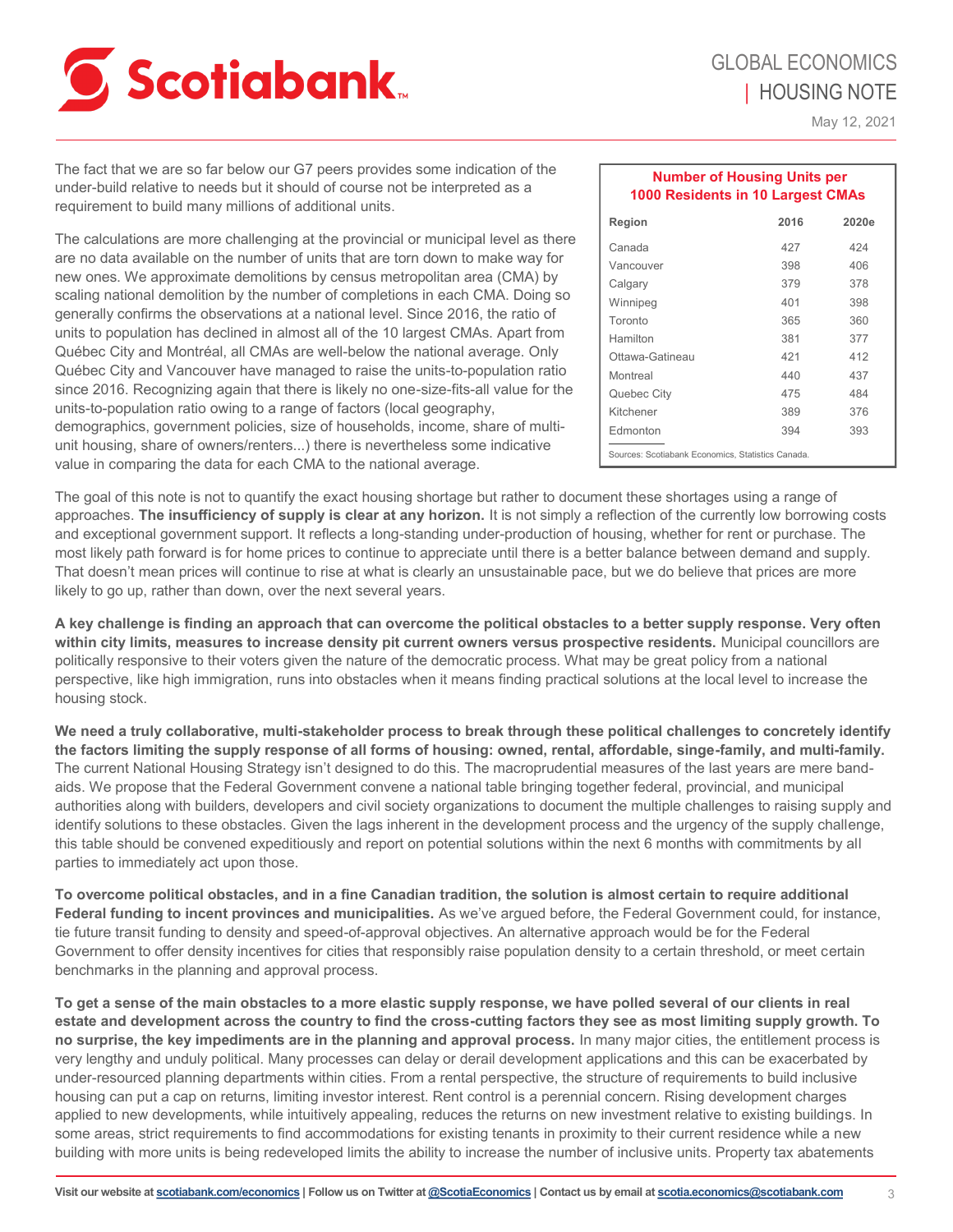

for rental units with affordable components could be modelled on markets where the property tax system better incents the development of affordable rentals, such as the Affordable New York program. Going beyond the planning challenges, shortages of skilled trades are increasingly likely to affect builders' ability to meet demand and they would like to see more support for skills development programs by various levels of government.

**Solving our country's housing challenge should be a national priority. The sustainable solution is not rooted in the interest rate or macroprudential space but rather in a determined effort to remove obstacles that limit housing supply.** The analysis herein points to the cumulative impact of these challenges as reflected in the gap that exists between measures of housing supply relative to population. A comprehensive national approach should be pursued to identify changes that could increase the responsiveness of supply to demand with those changes then being implemented aggressively. This will not be an immediate fix, we must learn from our experience of the last few years: with a needs-based increase in demand linked to rising immigration in coming years, we know we cannot afford to keep the system as is. Let's get serious about solutions and find effective and collaborative approaches to meet this challenge.